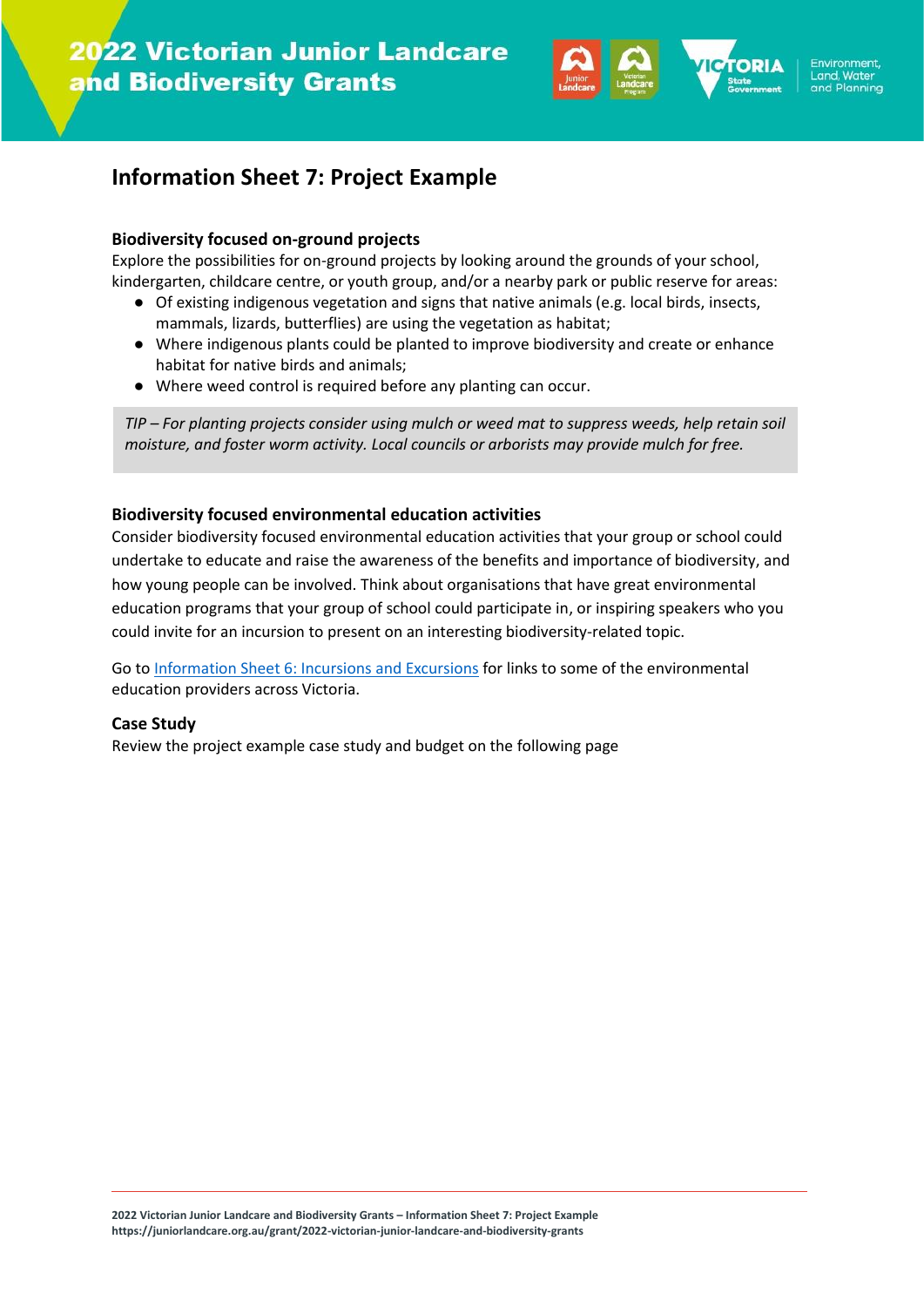

### *Case Study- Project Example*

Alex is a school teacher at Spring Ridge Primary School, and he is applying for a 2022 Victorian Junior Landcare and Biodiversity Grant for the school. The school's grant application seeks funding for 300 indigenous plants for a planting project (direct action) to improve the school's biodiversity and to create habitat for native birds. The planting project will involve the school's Year 3-4 classes, and through the project will also seek to educate them about the native plants and native animals found in the local area and how the planting at the school will improve its biodiversity.

Alex would also like to incorporate an environmental education excursion (in-direct action) in the application for the grant. The application will seek funding for an education program at Healesville Sanctuary on Aboriginal Culture and Life Cycles, to bring the wisdom of the Dreamtime to life and allow the Year 3-4 students to explore animal features and life cycles, the seasons, the night sky and Aboriginal culture.

Alex has reviewed the [Junior Landcare Project Planning Considerations](https://juniorlandcare.org.au/wp-content/uploads/2020/09/Landcare_PlanningYourProject_03.pdf) document to help him plan the project, and also the biodiversity-related and Indigenous activities at the Junior [Landcare Learning Centre](https://juniorlandcare.org.au/learningcentre/) to get ideas and inspiration for the project.

He has also contacted Spring Ridge Landcare Group (i.e. local Landcare group) to discuss the project, and they have offered to assist the school with:

- planning the on-ground component of the project, including helping with grant application;
- selection of plant species (and numbers for each species) for the 300 indigenous plants;
- use of group's tools for the planting and helping spread the mulch;
- digging holes for the planting at the school with students/teachers in May 2023.

After discussing the project with members of Spring Ridge Landcare Group, Alex:

- contacted the local indigenous plant nursery for a quote for 300 indigenous plants for the school's grant application;
- is aware the plant nursery will require at least six months to propagate all the plants. If the school is successful with its grant application Alex will need to order the plants from the nursery in October 2022 to ensure the plants are available in the species/numbers required, for planting in May 2023;
- understands that as there are no rabbits at the school tree guards are not required;
- contacted the local council to ask if they could provide mulch for the project to use around the newly planted plants. The mulch will help control weeds, retain moisture, and foster worm activity to improve the soil. Alex was informed by council that they cannot supply mulch for the project, and as a result he got a quote for 10 cubic metres of mulch to include in the grant application's budget.

For the environmental education component of the grant application, Alex has researched the cost of taking the school's Year 3-4 classes to Healesville Sanctuary to participate in an education program - [Aboriginal Culture and Life Cycles](https://www.zoo.org.au/education/excursion-programs/aboriginal-culture-and-life-cycles-3-4/) focusing on Aboriginal connections to wildlife, environment, seasons and the sky.

In the case that the excursion cannot go ahead due to COVID-19, Alex has Plan B in place, which includes using the excursion funding for several virtual excursions and/or Traditional Owner incursions to the school.